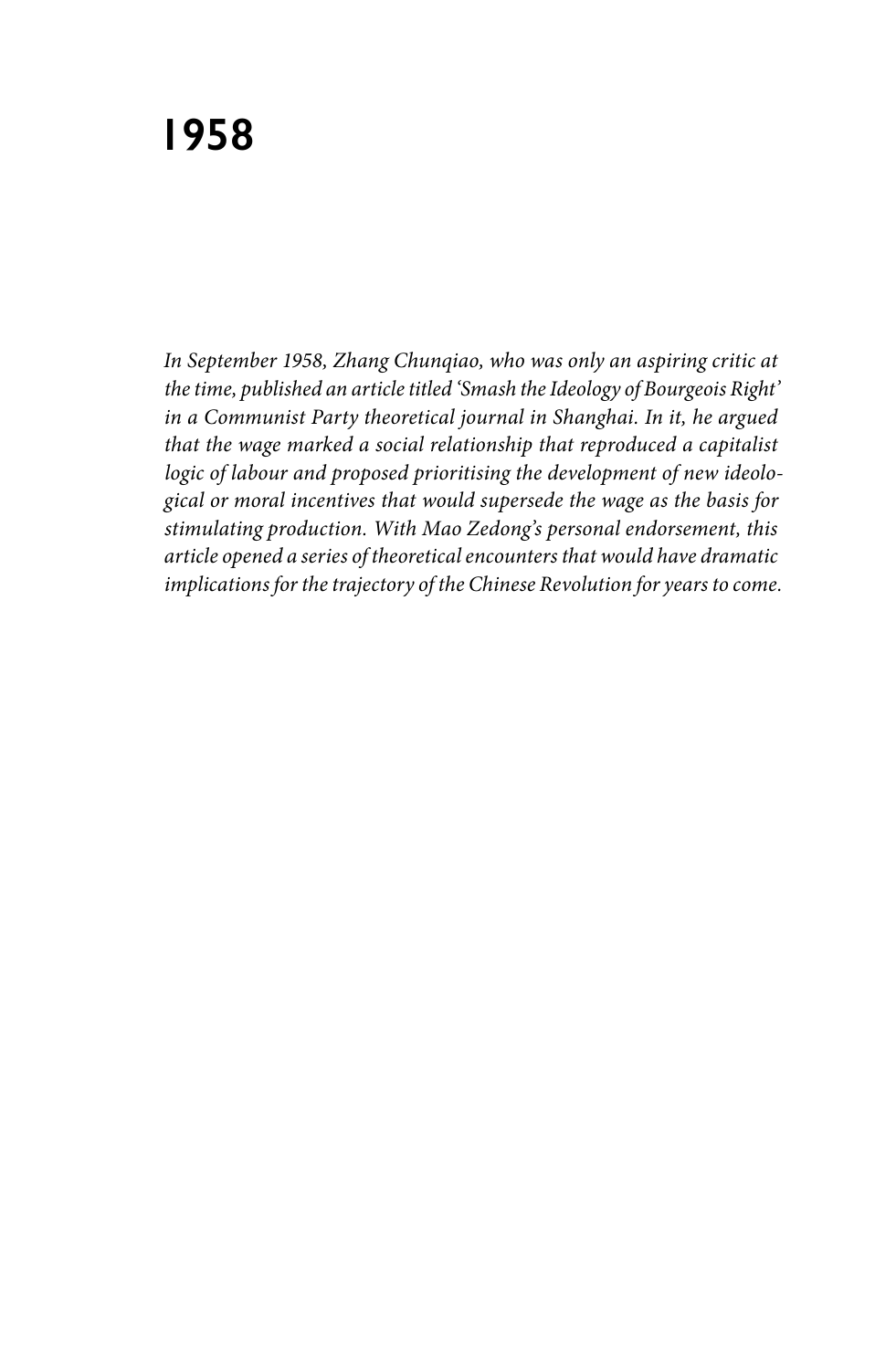## **Beyond the Wage: Zhang Chunqiao, Bourgeois Right, and Maoism as Theory**

Benjamin KINDLER

**O**n 15 September 1958, the Shanghai-based theoretical journal<br> *Liberation* (解放) published an article titled 'Smash the Ideology<br>
of Bourgeois Right' (破除资产阶级的法权思想) by aspiring<br>
critic Zhang Chunaise. The article draw on *Liberation* (解放) published an article titled 'Smash the Ideology critic Zhang Chunqiao. The article drew on the conceptual vocabulary of 'bourgeois right', derived from Marx's late writings on transition, as an attempt to theorise the reproduction of social inequalities under socialism in ways that would challenge the hegemony of the Soviet model as it had been previously applied. A copy of each published edition of *Liberation*, formed in 1958 as a local parallel to the national-level journal *Red Flag* (红旗), was delivered to Mao Zedong himself for his perusal. This opened a series of theoretical encounters that were to have dramatic implications for the trajectory of the Chinese Revolution.

Having read Zhang's article, Mao ordered that it be reprinted in the *People's Daily* (人民日报), where it promptly appeared on 13 October, complete with an editorial comment in which Mao asserted that 'this question'—referring to the question of bourgeois right—'needs to be discussed because it is a pressing question at the current moment. We believe that Zhang's article is fundamentally correct, but that it is somewhat too partial, which is to say, that its explanation of the historical process is incomplete.'1 Mao's excitement and approval established Zhang's leading role as a theorist, whose interventions from this point on posed a series of crucial questions about the problem of socialist transition. For Zhang, the continued deployment of the wage-form under socialism could not, as Soviet theorists had assumed, be radically demarcated from the capitalist wage. If a socialist society relied on material incentives for stimulating productivity, and neglected the formation of new modes of consciousness, Zhang believed that, not only would there be no guarantee of an automatic transition to communism, but also the wage would create the material and ideological conditions for a capitalist reversal and the defeat of the revolutionary process. In the theoretical production of Chinese socialism, Zhang's article has the status of an *event*. We need to not only engage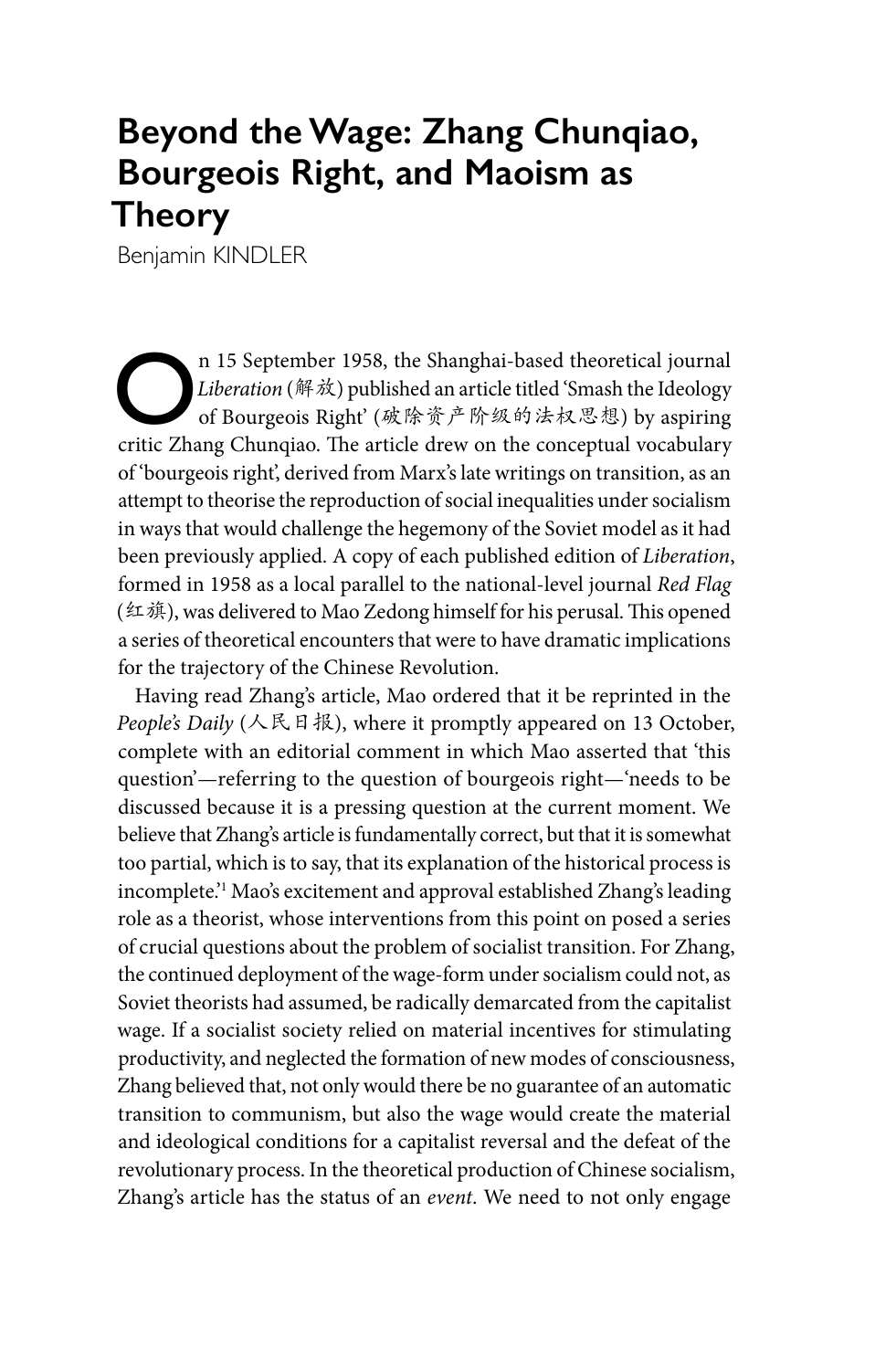Zhang's thought, but also recognise that the most original contributions of Maoism lie in the post-1949 period, consisting of a series of reflections on the social organisation of labour under socialism, and the extent to which transitional social forms—specifically, the wage—could be historically and theoretically demarcated from capitalist relations of production.

By arguing that the wage marked a social relationship that reproduced a capitalist logic of labour, and prioritising the development of new ideological or moral incentives that would supersede the wage as the basis for stimulating production, Zhang, together with Mao, sought to inaugurate a theoretical understanding of socialism that differed from the Soviet model in its most basic features. For Zhang, socialism itself encompassed certain social relations and forms that were drawn into socialism from capitalism, such as the wage, and which needed to be superseded through the constant transformation of social relations and consciousness. Zhang's intervention was therefore a theoretical rupture that offered radical insight into the heart of the Chinese Revolution and engendered a new series of debates until the exhaustion of Maoism in the late Cultural Revolution.

## Marx at Beidaihe

The problem of 'bourgeois right' arose in China amid the tumult of the Great Leap Forward as part of an extended process of reflection on the inadequacies of the Soviet model of socialism. Over the course of key meetings held from early 1958, Mao began to rethink socialism in terms of the persistence of contradictions and modes of unevenness between different sets of social relations. This was, at the same time, a project of locating new theoretical categories that would not be dependent on the edifice of Soviet political economy as encountered in China, especially in the form of Stalin's 1952 *Economic Problems of Socialism in the USSR* and the Soviet textbook on political economy.<sup>2</sup> In the second half of August, at the Beidaihe Conference, Mao introduced the vocabulary of bourgeois right by asserting: 'We must smash the ideology of bourgeois right, for example, the competing for position, the competing over ranks, seeking bonuses, the fact that mental labourers earn higher wages, and manual labourers lower wages, all of these are manifestations of bourgeois right.<sup>3</sup> He went on: 'Having resolved the problem of the status of ownership, the system of bourgeois right persists, for example in the system of ranks, and in the problem of relations between the leaders and the masses.'4 Mao emphasised that changes in the formal status of ownership do not exhaust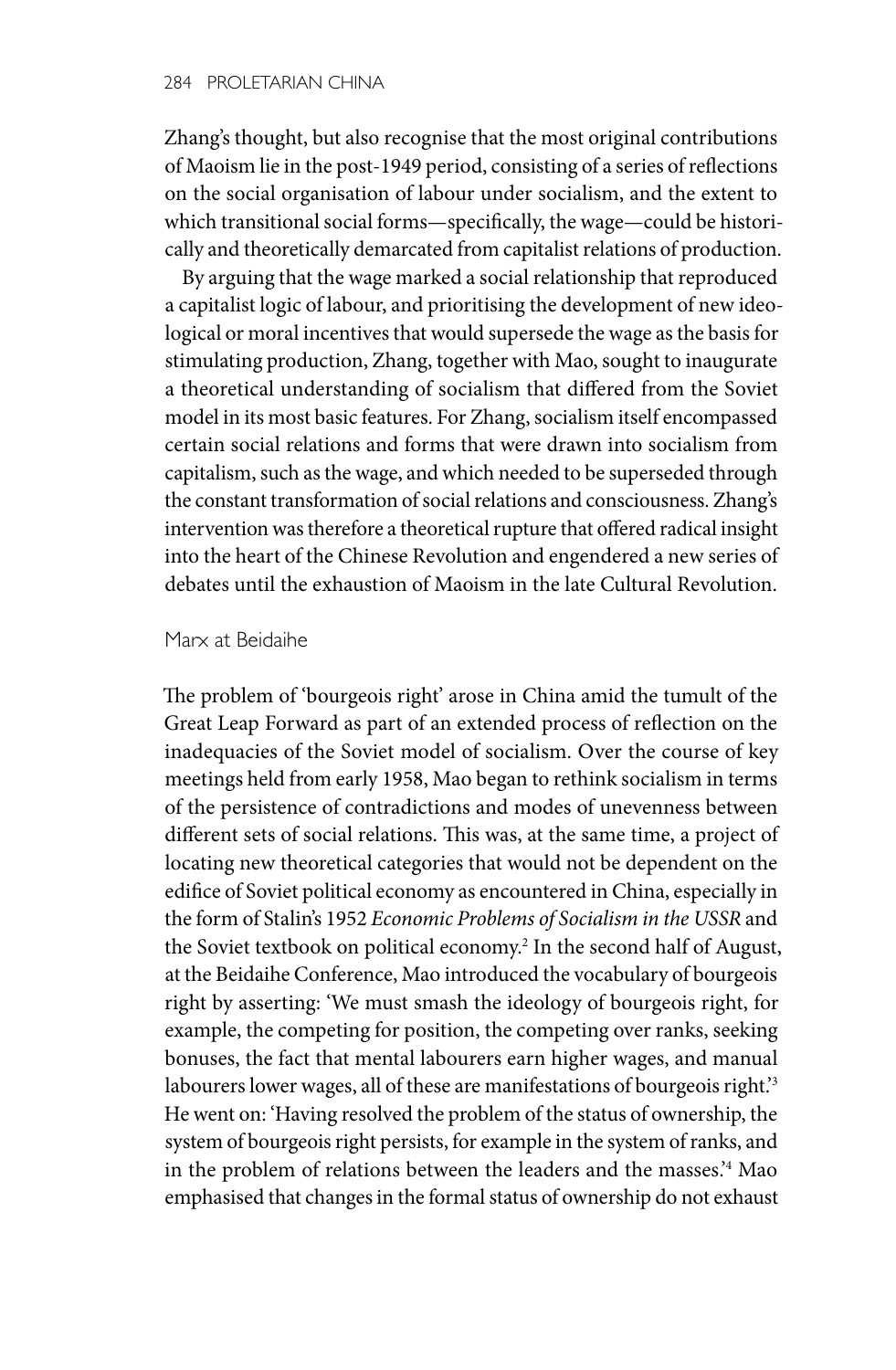the problems of socialist transformation because socialism continues to be marked by social forms, relations, and modes of consciousness that originate from capitalism, and which therefore render socialism itself a site of contradiction rather than a stable or homogeneous mode of production. This was also the opportunity for a return to Marx as the basis for a new beginning that would be beholden neither to the Soviet experience nor to the strict letter of Marx's own categories. The Marx to which Chinese theorists returned was not the early Marx of humanism but rather the late Marx of 'bourgeois right'.

The formula of bourgeois right (in German, *bürgerliche Recht* is only ever used in the specific singular, not to be translated as 'bourgeois legal rights') is discussed mainly in Marx's 1875 *Critique of the Gotha Program*, which contains one of his only extended discussions of the problem of socialist transition.5 Marx posits a society in which commodity production and the law of value have been abolished through the reorganisation of production on an immediately social basis. Yet, he also postulates that the early development of such a society will fall short of the communist society regulated according to the principle of 'from each according to his abilities, to each according to his needs', because, having emerged from the cultural and ideological conditions of capitalism, it is 'still stamped with the birthmarks of the old society from whose womb it emerges.<sup>6</sup> For this reason, the adequate mode of distribution in this society is one of 'equal right' or, more precisely, 'bourgeois right', meaning a mode of distribution that remains premised on the exchange of equivalents, where 'the individual producer receives back from society—after the deductions have been made—exactly what he gives to it. What he has given to it is his individual quantum of labour.' As Marx acknowledges, in a statement that caused endless consternation for subsequent theorists, with the exchange of equivalents in the sphere of labour, 'the same principle prevails as that which regulates the exchange of commodities' in capitalist society namely, the abstract norm of universal exchangeability, or remuneration according to labour done that does not account for the particularity of different individuals. Insofar as remuneration according to a universal norm of labour contribution fails to take account of differing needs and abilities, it 'is, therefore, a right of inequality, in its content, like every right'. The transcendence of this narrow horizon of right as an abstract norm that reproduces inequality is precisely the movement of transition towards communism. This 'higher phase of communist society', Marx anticipates, is one where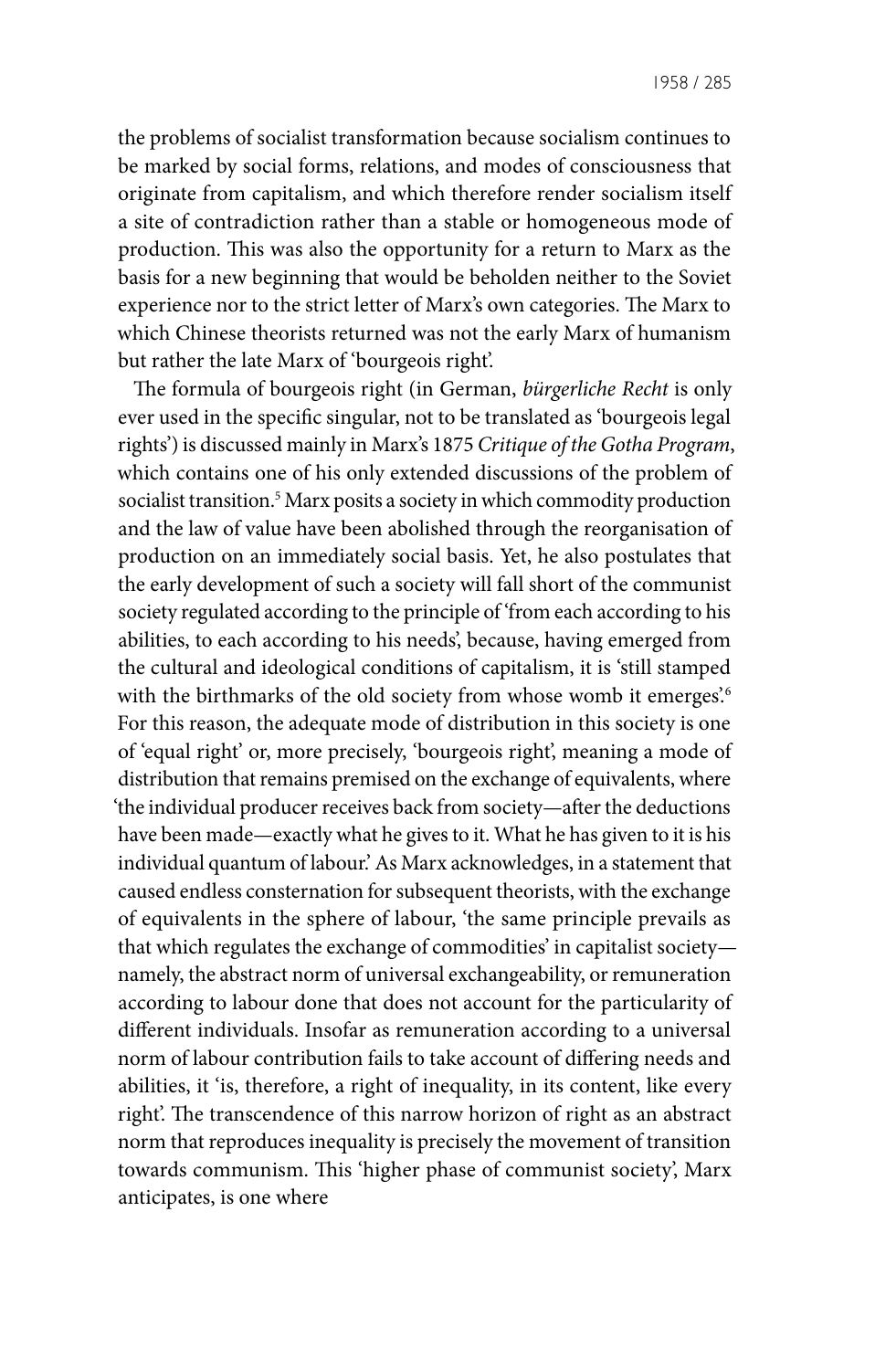after the enslaving subordination of the individual to the division of labour, and therewith also the antithesis between mental and physical labour, has vanished; after labour has become not only a means of life but life's prime want; after the productive forces have also increased with the all-around development of the individual, and all the springs of co-operative wealth flow more abundantly only then can the narrow horizon of bourgeois right be crossed in its entirety and society inscribe on its banners: From each according to his ability, to each according to his needs!<sup>7</sup>

Mao's deployment of the vocabulary of bourgeois right involved a stretching of Marx's categories. In the first place, there could be no suggestion that China had already abolished commodity production and the law of value as Marx described. Yet, for precisely this reason, in China, bourgeois right came to stand for a great deal more than its specific content in Marx's thought, encompassing the reproduction of social inequalities under socialism. The Maoist deployment of bourgeois right at this juncture was therefore intimately related to the transformation of everyday life that also figured as central to the Great Leap, insofar as it designated not only the central problem of the wage, which hewed closely to its 'original' Marxist connotation, but also acts of superiority on the part of officials, anticipating the radical anti-bureaucratic movements of the 1960s.<sup>8</sup> Most importantly, by speaking of the ideology of bourgeois right, Mao gestured at the dialectical relationship and dynamic tension between social forms and modes of consciousness and how a transformation of consciousness could bring about the transformation of social relations.

These early interventions created the space for a more systematic exploration of the problem of bourgeois right. When, having returned from Beidaihe, the Shanghai mayor Ke Qingshi (1902–65) informed Zhang Chunqiao of the discussions that had taken place, Zhang set to work writing his article.

Lenin in Shanghai

Zhang's article rests on and revisits the legacies of the return to Marx embodied by Mao's early deployments of 'bourgeois right'. Zhang's argument was distinguished less by its reading of Marx than by its recovery of the supply system during the revolutionary war that could be re-theorised and developed as part of a sustained transition to communism. The supply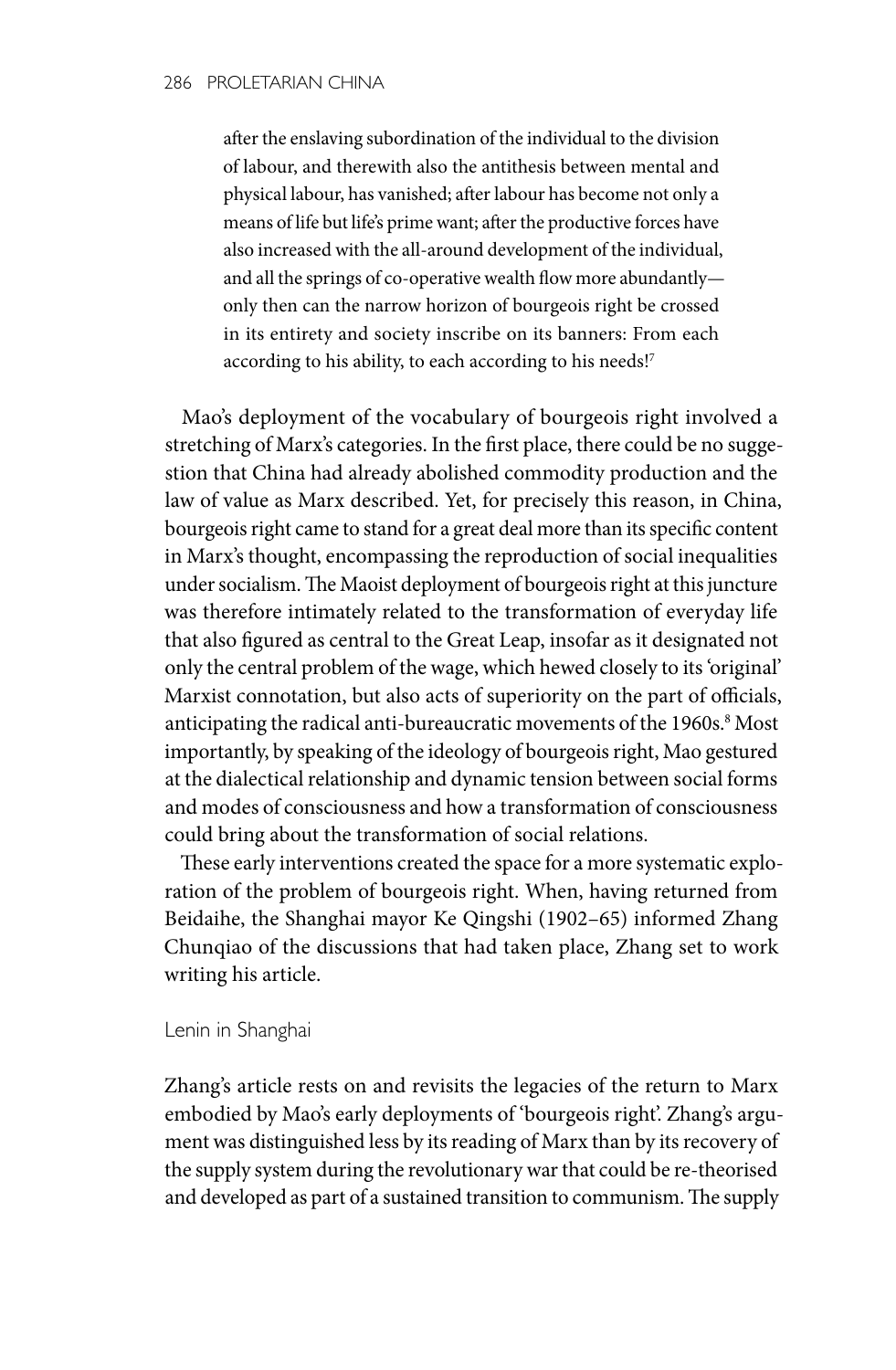system consisted of the open, nonmonetary provision of goods to cadres and soldiers in wartime. For Zhang, the egalitarian relations of the Red Army in the 1930s encompassed 'communist mutual relations' not only within the army but also between the army and the masses, and offered an alternative to material incentives, such as the wage. In Zhang's terms, 'when comrades used to live under the supply system they did not envy wage labour, and so they enjoyed a life that expressed relations of mutual equality between comrades'. By contrast, Zhang posits, 'the core of the ideology of bourgeois right is the wage system' through which material incentives reproduce and naturalise bourgeois expectations that labour is compensated by wages and, as such, prevent the consciousness of communist forms of distribution. This intervention momentously called into question the absolute difference—central to the Soviet discourse on political economy—between the capitalist wage as the purchase and sale of labour power and the socialist wage-form, which, under the formula of 'remuneration according to labour' (按劳分配), was said to reward labourers in strict proportion to work done.

Zhang's text suggests that the socialist wage-form is not fundamentally different from the wage in capitalist relations of production, insofar as both participate in a shared logic of atomised labour that is incompatible with the formation of new communist social relations. To a greater extent than for Mao, for Zhang, 'bourgeois right' offered a way of establishing the continuity between capitalism and socialism, so that, for him, socialism became legible as a contradictory ensemble of social forms, with the wage relation itself a site of radical contradiction.<sup>9</sup> Throughout the text, Zhang refers to those who privilege the continued use of material incentives as 'the economists' (经济学家), which allows his own intervention to be posed as a question of politics. Zhang's article therefore embodies a strategic separation of politics from economics that is summed up in his explicit privileging of 'politics in command', whereby politics is understood in terms of the transformative capacities of consciousness to rupture with transitional social forms such as the wage.

One month after the publication of Zhang's essay, in October and November 1958, six meetings were held in Shanghai to discuss the problem of bourgeois right. Participants were overwhelmingly drawn from the circles of propaganda work rather than being the 'economists' whom Zhang disparaged. They followed Zhang in attending to a complex relation between politics and economics, and between the structure of the wage-form and the transformative capacities of consciousness. *Liberation*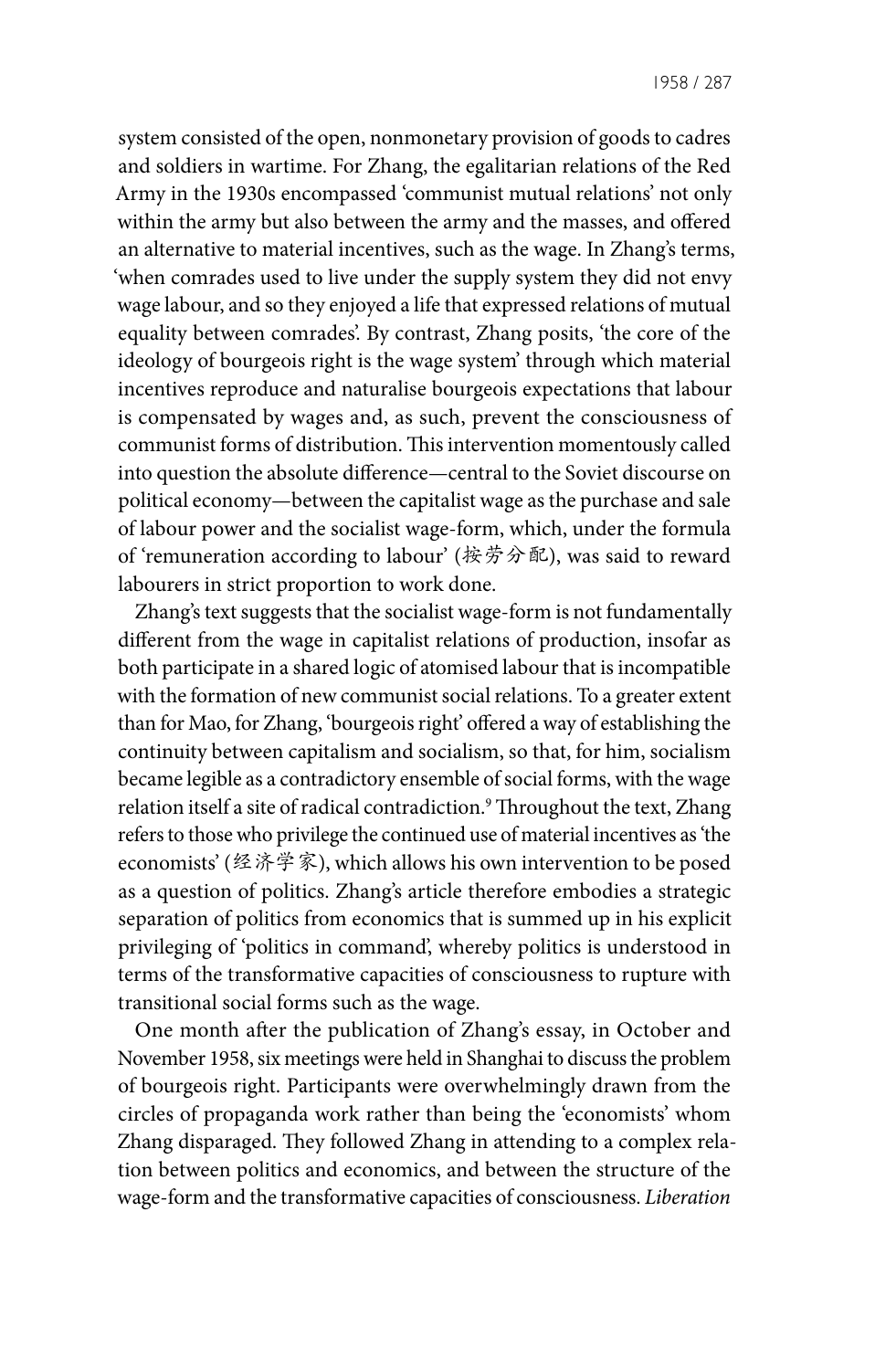summarised these debates over bourgeois right by stating: 'It cannot be denied that definite economic relations always give rise to corresponding forms of consciousness, and that with distribution also being a kind of economic relationship, the remnants of inequality in distribution will also generate bourgeois consciousness.'10

The communist consciousness of labour, by contrast, was characterised as labour 'without remuneration'. These divergent modes of consciousness were characterised in terms of the distribution of desire and consciousness between the 'self' ( $\neq$ ) and 'society' ( $\triangle$ ). In sketching the contours of such a consciousness, the radicals who agreed with Zhang made recourse to the early utopian days of the Soviet Union. They noted that 'Lenin had already taken great efforts to support "communist subbotniks" in the early days of the Soviet Union, because from this he could see "communist things", he could see the sprouts of communism'.<sup>11</sup> In his 1920 essay 'From the Destruction of the Old Social System, To the Creation of the New', Lenin described the *subbotniks* as labour performed on a voluntary basis 'for the benefit of society'. The supersession of bourgeois right would require the wholesale reconstruction of consciousness and social relations so that all labour would be 'for the benefit of society', no longer mediated by the wage and its attendant mode of consciousness. The layered references to Marx, Lenin, and the early phases of the Chinese Revolution allowed the language of bourgeois right to function as a critique of Stalinism from a specifically Maoist perspective.

The utopian phase of the Great Leap Forward soon ran into disaster, which forced a reckoning with the heady expectations that had accumulated during 1958, including the idea of an imminent abolition of bourgeois right through a supersession of the wage-form. At the Wuchang Conference in November, therefore, Mao urged that

it is only possible to eliminate one part of bourgeois right, such as bureaucratic airs, excessive privileges, masterly attitudes, old relations, these must definitely be destroyed the more thoroughly the better. But the other part, such as the wage system, relations between upper and lower levels, and the definite compulsion of the state, cannot be done away with.<sup>12</sup>

He went on in even more striking terms, that 'there is a part of bourgeois right that is still of use under socialism, and which must be preserved and made to serve socialism<sup>'13</sup> The question of how bourgeois right could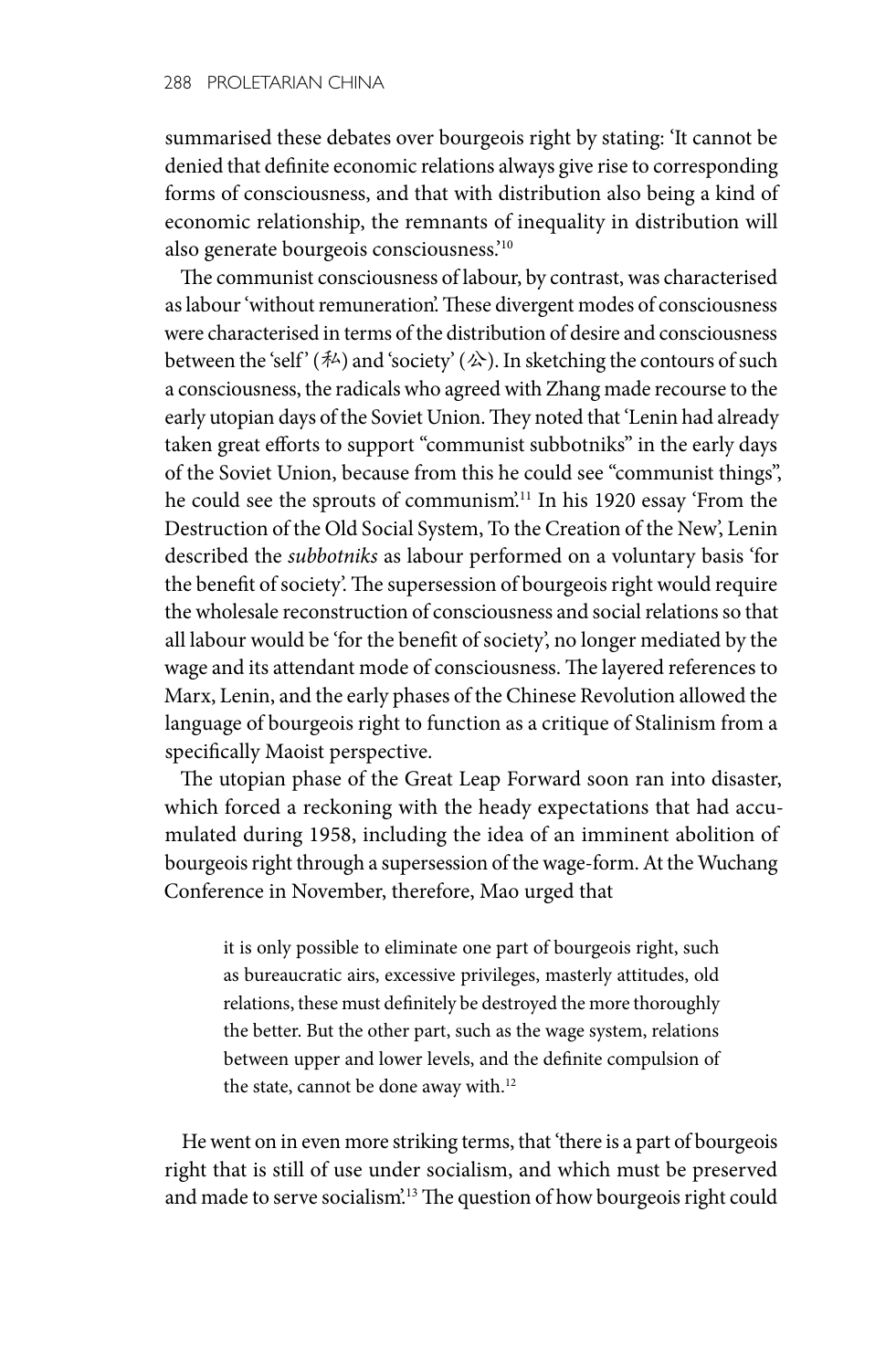be made to serve socialism deepened the complexity of the problem of the wage-form, consisting of how a social relation that marked the persistence of capitalist organisation of labour under socialism could be made to work in a way that would produce the material and ideological conditions for its eventual supersession in favour of the communist society described by Marx.

Towards Communist Labour

The cultivation of the new subject of communist labour that would enable the supersession of bourgeois right became the consistent problem of Chinese socialism from 1958, and yet was also the point of struggle that ultimately contributed to the ossification of the Chinese Revolution and the theoretical vocabulary of bourgeois right. The strategic bifurcation between politics and economics that had informed Zhang's 1958 article entered a new configuration during the Cultural Revolution when Zhang himself was charged with writing a new textbook of socialist political economy. In it, he and his fellow authors sought to develop an account of socialist political economy that replaced the Soviet understanding of socialism as a stable mode of production by revealing its contradictory character. The failure to restrict bourgeois right provided the basis for a retrospective critique of the Soviet Union as well as an explicit affirmation of the continuity between the wage relation of capital and remuneration according to labour under socialism:

Under the socialist system, the production relations reflected by the wage are different from those production relations reflected by the wage under capitalism. Yet, the category of the wage and its specific form, whether it be piece or time rates, is ultimately an inheritance of capitalist society.14

The significance of this passage from the final version of the textbook drafted in 1976 lies not only in the restatement that the socialist wage remained basically consistent with its capitalist pre-revolutionary counterpart, but also that the wage relation would provide the foundation for a prospective reintroduction of capitalism, whereby the wage would be on hand to assist the reinsertion of labour power into a process of capitalist accumulation. Zhang presciently understood that socialism provided the 'ready-to-hand' possibilities for the process of capitalist restoration that